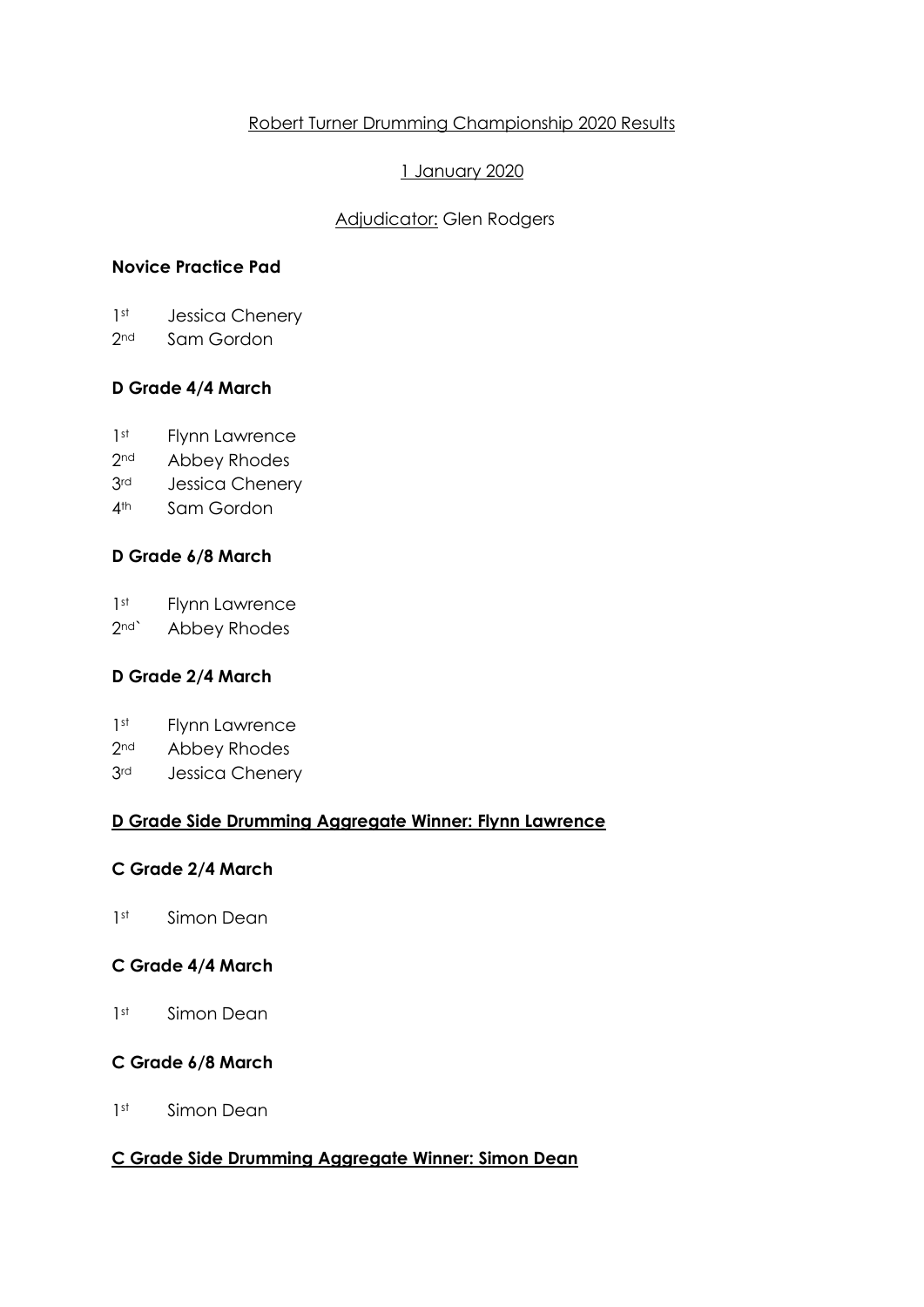## **B Grade 6/8 March**

1<sup>st</sup> Lachlan Dean

# **B Grade Hornpipe & Jig**

1<sup>st</sup> Lachlan Dean

#### **B Grade MSR**

1<sup>st</sup> Lachlan Dean

#### **B Grade Side Drumming Aggregate Winner: Lachlan Dean**

#### **A Grade Compound Marches**

- 1<sup>st</sup> Ryan Marsich
- 2<sup>nd</sup> Louise Bentley

## **A Grade Hornpipe & Jig**

- 1<sup>st</sup> Gemma Pullan
- 2<sup>nd</sup> Louise Bentley
- 3rd Ryan Marsich

## **A Grade MSR**

- 1<sup>st</sup> Louise Bentley
- 2<sup>nd</sup> Gemma Pullan
- 3rd Ryan Marsich
- 4<sup>th</sup> Lachlan Dean

## **A Grade Drum Fanfare**

- 1<sup>st</sup> Louise Bentley
- 2<sup>nd</sup> Ryan Marsich

#### **Robert Turner Championship Trophy (overall winner of A Grade): Louise Bentley**